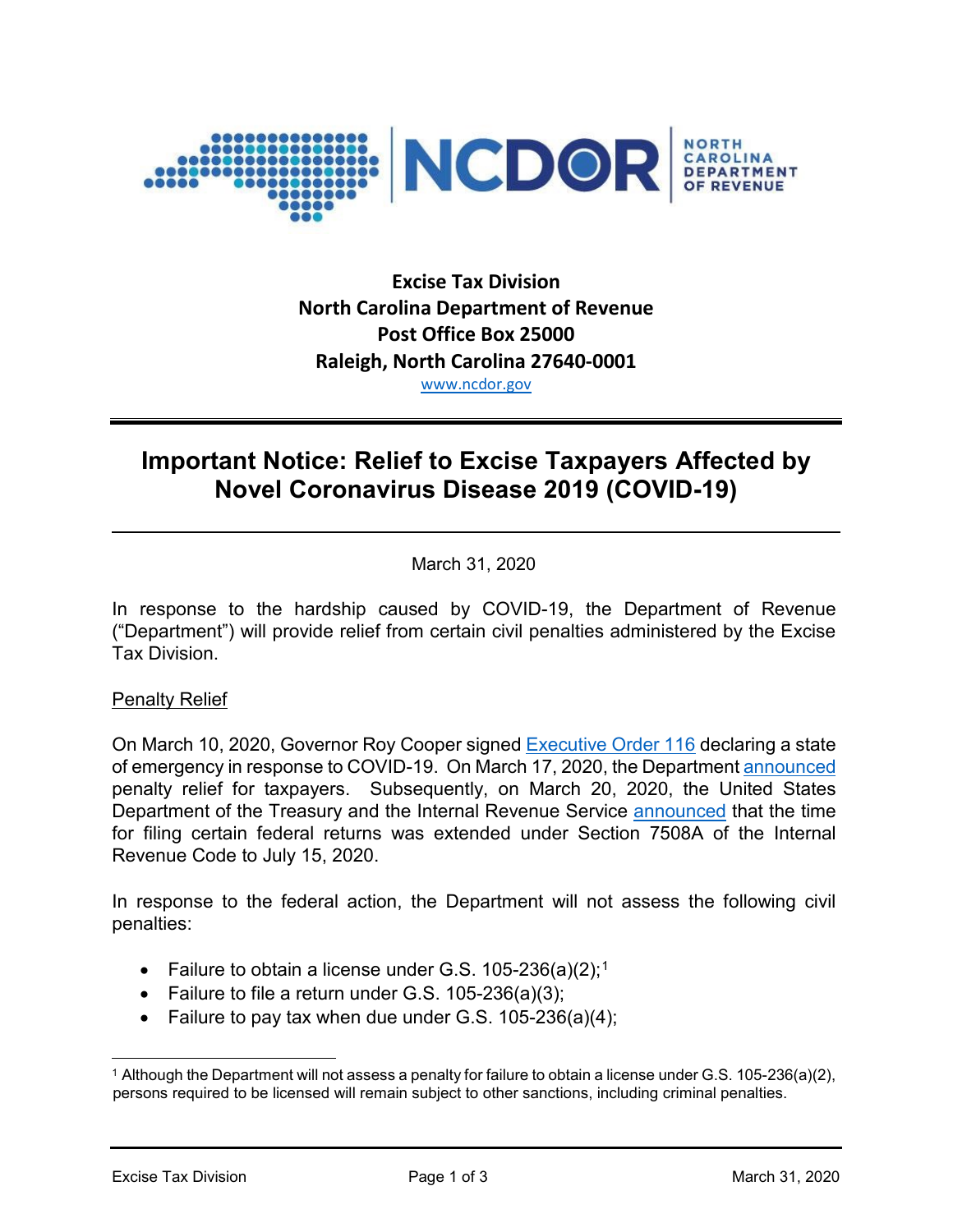- The penalties regarding informational returns under G.S. 105-236(a)(10); and
- Failure to file a return under G.S. 105-449.45(d).

(collectively, "Late Action Penalties"). The Department will not assess penalties for failure to obtain a license, failure to file a return, or failure to pay a tax that is due on March 15, 2020 through July 15, 2020, if the corresponding license is obtained, return is filed, or tax is paid on or before July 15, 2020.

The relief from Late Action Penalties applies to the following taxes administered by the Excise Tax Division:

- Privilege Tax (Chapter 105, Article 2);
- Installment Paper Dealers (Chapter 105, Article 2);
- Tobacco Products (Chapter 105, Article 2A);
- Alcohol (Chapter 105, Article 2C);
- Motor Carrier (Chapter 105, Article 36B);
- Motor Fuel (Chapter 105, Article 36C);
- Alternative Fuel (Chapter 105, Article 36D); and
- Inspection Tax (Chapter 119, Article 3).

Taxpayers do not need to request a penalty waiver to qualify for this relief. However, if a taxpayer receives a proposed assessment of a penalty covered by the relief granted in this notice, the taxpayer should contact the Department by phone, at (919) 707-7500 or toll free at (877) 308-9092, or by writing to the Department at the following address: North Carolina Department of Revenue, Customer Service, P.O. Box 1168, Raleigh, NC 27602.

#### Termination of Licenses

The Department will not terminate a license for failure to file a return or failure to pay a tax if the return or payment was due during the period beginning March 15, 2020 through July 15, 2020, and the return is filed and tax is paid on or before July 15, 2020. This relief from license termination applies to the following tax schedules:

- Tobacco Products (Chapter 105, Article 2A);
- Motor Carrier (Chapter 105, Article 36B);
- Motor Fuel (Chapter 105, Article 36C);
- Alternative Fuel (Chapter 105, Article 36D); and
- Inspection Tax (Chapter 119, Article 3).